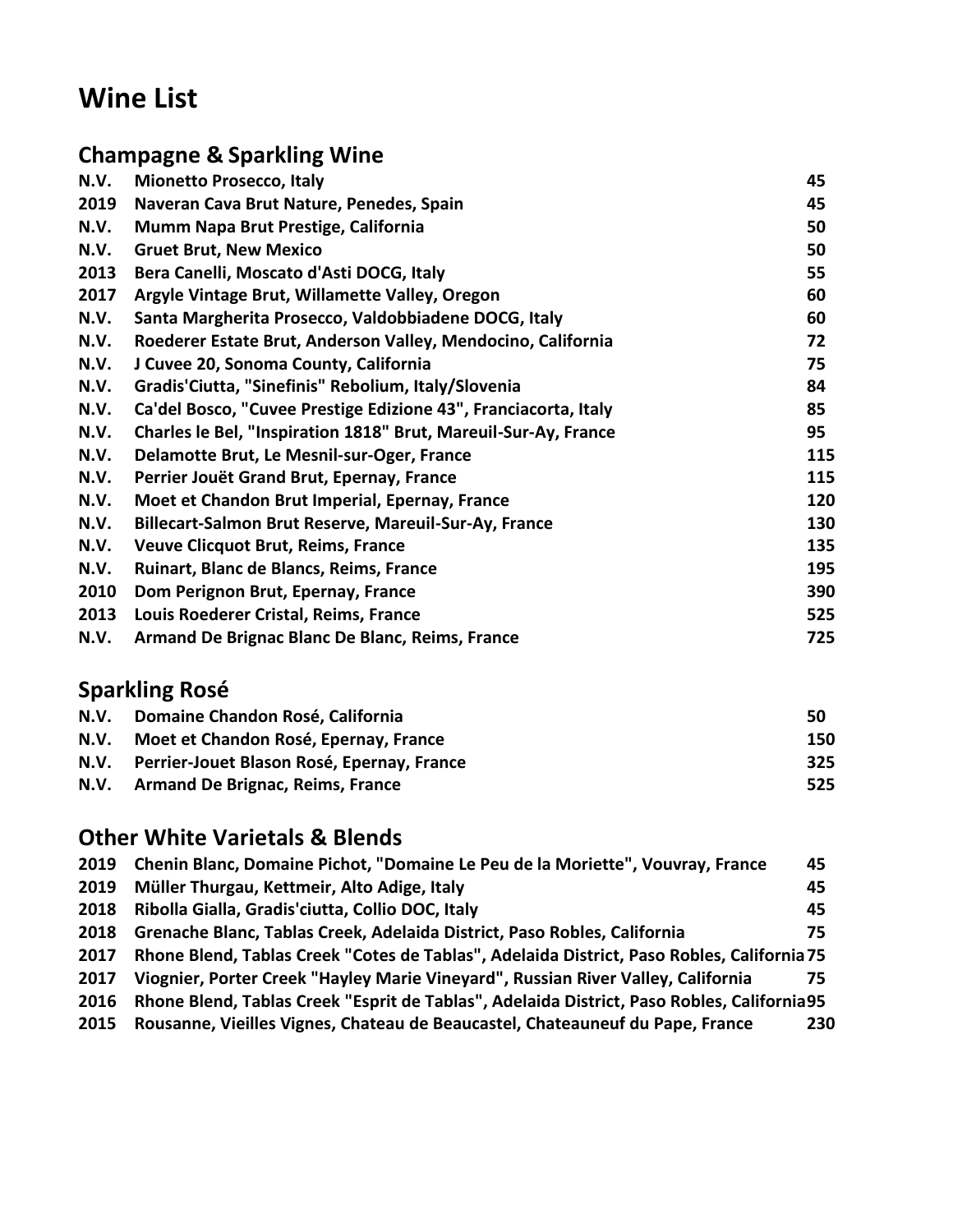# **California Chardonnay**

| J Lohr Arroyo Vista, Arroyo Seco, Monterey                      | 55  |
|-----------------------------------------------------------------|-----|
| Sonoma Cutrer, Sonoma Coast/County                              | 55  |
| <b>Truchard, Carneros, Napa Valley</b>                          | 60  |
| Clos Pegase, "Mitsuko's Vineyard", Carneros, Napa Valley        | 65  |
| Ferrari-Carano, "Tre Terre", Russian River Valley               | 68  |
| <b>Failla, Sonoma Coast</b>                                     | 70  |
| The Withers, "Peter's Vineyard", Sonoma Coast                   | 80  |
| <b>Chalk Hill, Chalk Hill Appellation</b>                       | 85  |
| Patz & Hall, Sonoma Coast                                       | 90  |
| <b>Ramey, Russian River Valley</b>                              | 90  |
| <b>Flowers, Sonoma Coast</b>                                    | 95  |
| <b>Cakebread, Napa Valley</b>                                   | 97  |
| Anthill Farms, "Peugh Vineyard", Russian River Valley           | 100 |
| Chateau Montelena, Napa Valley                                  | 110 |
| Failla, "Platt Vineyard", Sonoma Coast                          | 120 |
| Kistler, "Les Noisetiers", Sonoma Coast                         | 135 |
| Peter Michael, "Ma Belle-Fille", Knight's Valley, Sonoma County | 195 |
|                                                                 |     |

# **Other Regions Chardonnay**

| 2018 | Wolffer Estate, Long Island, New York                            | 45         |
|------|------------------------------------------------------------------|------------|
| 2020 | Louis Jadot, Pouilly Fuisse, France                              | 55         |
| 2019 | Adelsheim, Willamette Valley, Oregon                             | 60         |
| 2019 | Francois Carillon, Bourgogne Blanc, France                       | 60         |
| 2019 | Domaine Seguinot-Bordet, Chablis, France                         | 68         |
| 2019 | J.M Boillot, Montagny 1er Cru, France                            | 75         |
| 2015 | Steindorfer Golden Cut, Burgenland, Austria                      | 75         |
| 2015 | Vincent Girardin, Santenay 1 er Cru "Clos de Tavannes", France   | 75         |
| 2019 | Louis Michel, Chablis 1er Cru "Montmain", France                 | 85         |
| 2011 | Catena Zapata White Bones, Mendoza, Argentina                    | 90         |
| 2018 | Laurent Tribut, Chablis, France                                  | 90         |
| 2010 | Vignoble Dampt Chablis 1er Cru "Les Fourneaux", France           | 95         |
| 2019 | Alain Gras, St. Romain, France                                   | 100        |
| 2015 | Vincent & Sophie Morey, St. Aubin 1er Cru "Les Charmois", France | <b>110</b> |
| 2018 | Laurent Tribut, Chablis 1er Cru "Beauroy", France                | 120        |
| 2018 | <b>Domaine Matrot, Meursault, France</b>                         | 125        |
| 2018 | <b>Francois Carillon, Puligny-Montrachet, France</b>             | 150        |
|      |                                                                  |            |

# **Rosé**

| 2020 | Alexander Valley Vineyards "Rose of Sangiovese", Sonoma County, California | 42  |
|------|----------------------------------------------------------------------------|-----|
|      | 2020 Tablas Creek, Patelin De Tablas, Paso Robles, California              | 50  |
|      | 2018 The Withers, El Dorado, California                                    | 50. |
|      | 2020 Chateau Miraval, Cotes de Provence, France                            | 72  |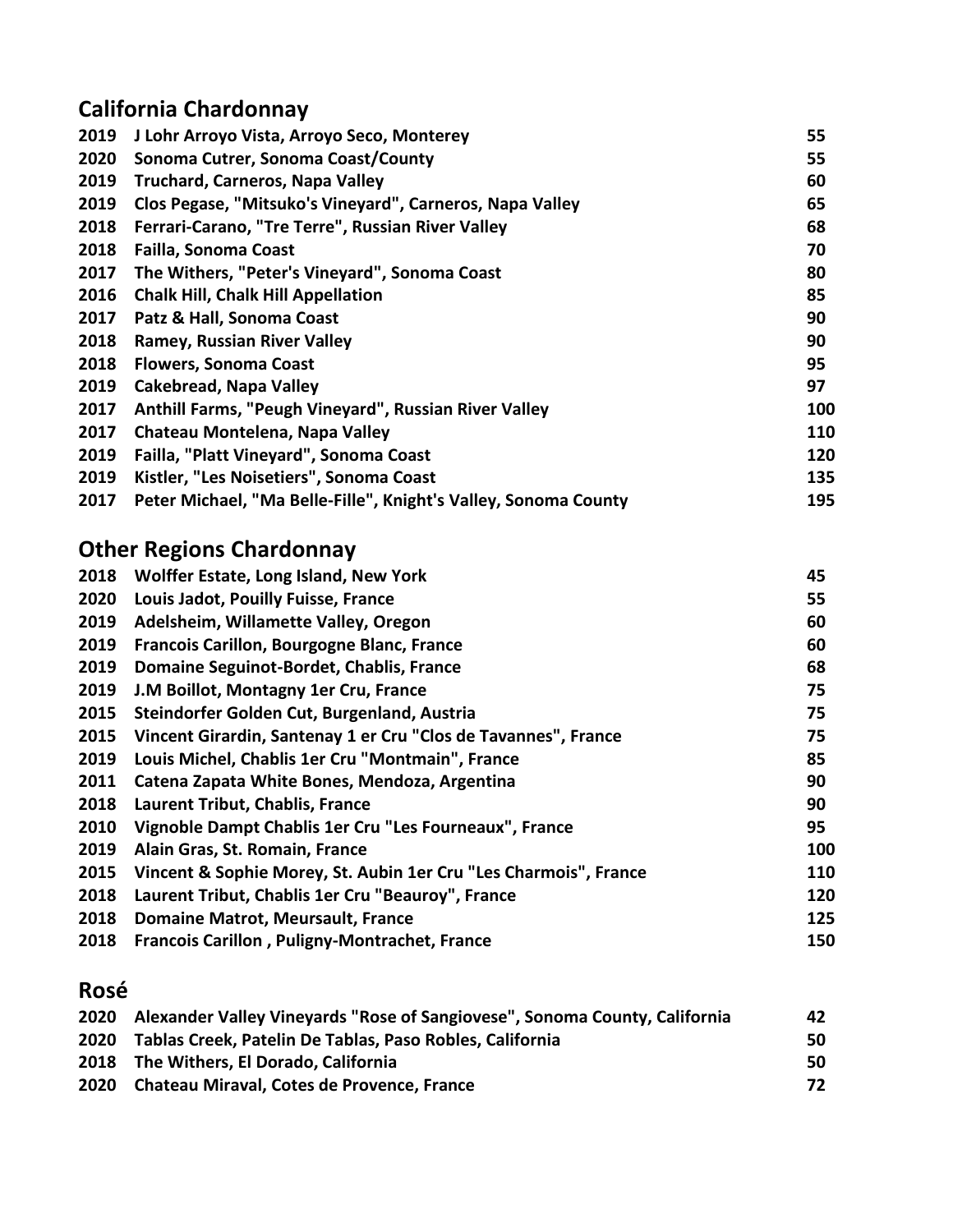# **Sauvignon Blanc**

| 2020 | Kim Crawford, Marlborough, New Zealand                                     | 45 |
|------|----------------------------------------------------------------------------|----|
| 2020 | Giesen, Marlborough, New Zealand                                           | 48 |
| 2018 | Girard, Napa Valley, California                                            | 48 |
| 2020 | Mt. Beautiful, North Canterbury, New Zealand                               | 50 |
| 2020 | Domaine Cherrier, Sancerre, France                                         | 55 |
| 2019 | Frog's Leap, Napa Valley, California                                       | 60 |
| 2020 | Pascal Jolivet, Sancerre, France                                           | 65 |
| 2017 | J.C Dagueneau, "Domaine des Berthiers", Pouilly Fume, France               | 68 |
| 2020 | Cloudy Bay, Marlborough, New Zealand                                       | 72 |
| 2019 | Lucien Crochet, Sancerre, France                                           | 75 |
| 2019 | Spottswoode, Napa/Sonoma, California                                       | 75 |
| 2018 | Peter Michael, " L Apres-Midi", Knight's Valley, Sonoma County, California | 90 |

# **Pinot Grigio/Gris/Blanc**

| 2020 King's Ridge Pinot Gris, Willamette Valley, Oregon            | 40. |
|--------------------------------------------------------------------|-----|
| 2020 Alois Lageder Pinot Grigio, Vigneti delle Dolomiti IGT, Italy | 45. |
| 2020 Kettmeir Pinot Bianco, Alto Adige DOC, Italy                  | 45  |
| 2018 Gradis' ciutta Pinot Grigio, Collio DOC, Italy                | 50  |
| 2015 Trimbach Pinot Gris, Alsace, France                           | 60  |
| 2020 Santa Margherita Pinot Grigio, Alto Adige DOC, Italy          | 75. |

#### **Austrian Whites**

| 2020 | Steininger Grüner Veltliner, "Ried Loisium", Kamptal Reserve       | 50  |
|------|--------------------------------------------------------------------|-----|
|      | 2017 Strauss Sauvignon Blanc, "Gamlitzberg", Steiermark            | -52 |
|      | 2017 Tegernseerhof Grüner Veltliner, "Bergdistel", Smaragd, Wachau | 60  |
|      | 2015 Schloss Gobelsburg Grüner Veltliner, "Tradition", Kamptal     | 120 |
|      |                                                                    |     |

## **Riesling**

| 2018 | Boundary Breaks, "Reserve", Finger Lakes, New York                | 40  |
|------|-------------------------------------------------------------------|-----|
| 2020 | Frisk, "Prickly", Victoria, Australia                             | 40  |
| 2018 | Brandborg, "Elkton", Oregon                                       | 45  |
|      | 2016 Bethel Heights, Eola-Amity Hills, Oregon                     | 50  |
|      | 2017 Eroica, Columbia Valley, Washington                          | 50  |
| 2019 | Selbach Oster, "Zeltinger Schlossberg", Kabinett, Mosel, Germany  | 66  |
|      | 2015 Steininger "Koglberg", Kamptal Reserve, Austria              | 75  |
| 2006 | Sighardt Donabaum Brandstatt, Wachau, Austria                     | 80  |
| 2020 | Alfred Merkelbach, "Ürziger Würzgarten", Spatlese, Mosel, Germany | 82  |
| 2018 | Domaine Weinbach, "Cuvee Colette", Alsace, France                 | 100 |
|      |                                                                   |     |

#### **Gewürztraminer**

| 2019 Alexander Valley Vineyards, Mendocino (Organic) | 40 |
|------------------------------------------------------|----|
| 2018 Domaine Weinbach, "Cuvee Theo", Alsace, France  |    |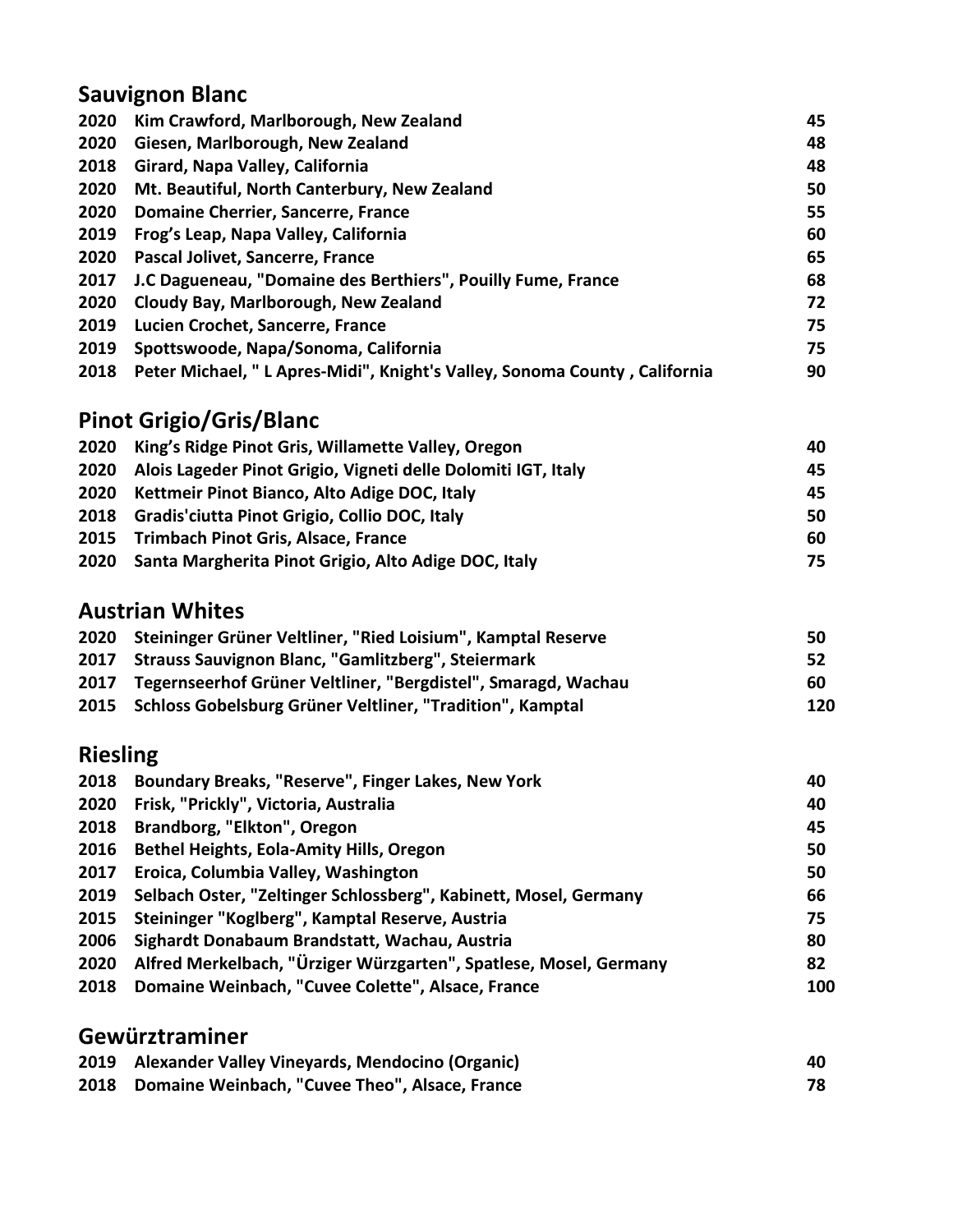# **Pinot Noir**

|      | California                                                 |     |
|------|------------------------------------------------------------|-----|
| 2018 | Sebastiani, Central Coast                                  | 46  |
| 2019 | La Crema, Monterey                                         | 48  |
| 2019 | Alexander Valley Vineyards, Alexander Valley, Sonoma       | 58  |
| 2019 | J Lohr, "Fog's Reach", Arroyo Seco, Monterey               | 70  |
| 2018 | <b>Anthill Farms, Anderson Valley</b>                      | 75  |
| 2019 | Belle Glos, "Las Alturas", Santa Lucia Highlands, Monterey | 75  |
| 2018 | <b>Failla, Sonoma Coast</b>                                | 78  |
| 2015 | Lioco, Sonoma Coast                                        | 85  |
| 2016 | Robert Sinskey, "Los Carneros", Napa Valley                | 95  |
| 2019 | Cakebread, "Two Creeks Vineyards", Anderson Valley         | 110 |
| 2019 | Failla, "Occidental Ridge Vineyard", Sonoma Coast          | 150 |
| 2018 | Kosta Browne, Sta. Rita Hills                              | 185 |

#### **Burgundy, France**

| 2019 Domaine de Reuilly, Reuilly                                     | 50  |
|----------------------------------------------------------------------|-----|
| 2019 Joseph Drouhin, "La Foret", Bourgogne                           | 50  |
| 2019 Domaine Pierre Guillemot, Savigny-les-Beaune, "Vieilles Vignes" | 95  |
| 2019 Vincent & Sophie Morey, Santenay, "Beaurepaire 1er Cru"         | 110 |
| 2016 Regis Bouvier, Morey Saint Denis, "En La Rue de Vergy"          | 145 |
| 2015 Thibault Liger-Belair, Nuits-St-Georges "La Charmotte"          | 160 |
| 2019 Francois Gay, Beaune 1er Cru "Clos des Perrieres"               | 165 |
| 2015 Henri Gouges, Nuits-St-Georges 1er Cru "Les Vaucrains"          | 200 |

## **Oregon**

| 2019 | Argyle, "Grower Series", Willamette Valley              | 60  |
|------|---------------------------------------------------------|-----|
| 2020 | Ken Wright, Willamette Valley                           | 60  |
| 2020 | <b>Cristom, Willamette Valley</b>                       | 68  |
| 2019 | <b>Bethel Heights Estate, Eola-Amity Hills</b>          | 80  |
| 2018 | Elk Cove, "La Boheme", Yamhill-Carlton                  | 90  |
| 2016 | Owen Roe, "The Kilmore", Yamhill-Carlton                | 94  |
| 2016 | Belle Pente, "Belle Pente Vineyard", Yamhill-Carlton    | 100 |
| 2019 | <b>Penner-Ash, Willamette Valley</b>                    | 115 |
| 2017 | Bergström, "Cumberland Reserve", Willamette Valley      | 117 |
| 2019 | Failla, "Seven Springs Vineyard", Eola-Amity Hills      | 125 |
| 2017 | Domaine Drouhin, "Laurene", Dundee Hills                | 135 |
| 2018 | Beaux Frères, "The Beaux Frères Vineyard", Ribbon Ridge | 175 |

#### **New Zealand**

| 2018 Mohua, Central Otago            | 50 |
|--------------------------------------|----|
| 2017 Mt. Beautiful, North Canterbury | 60 |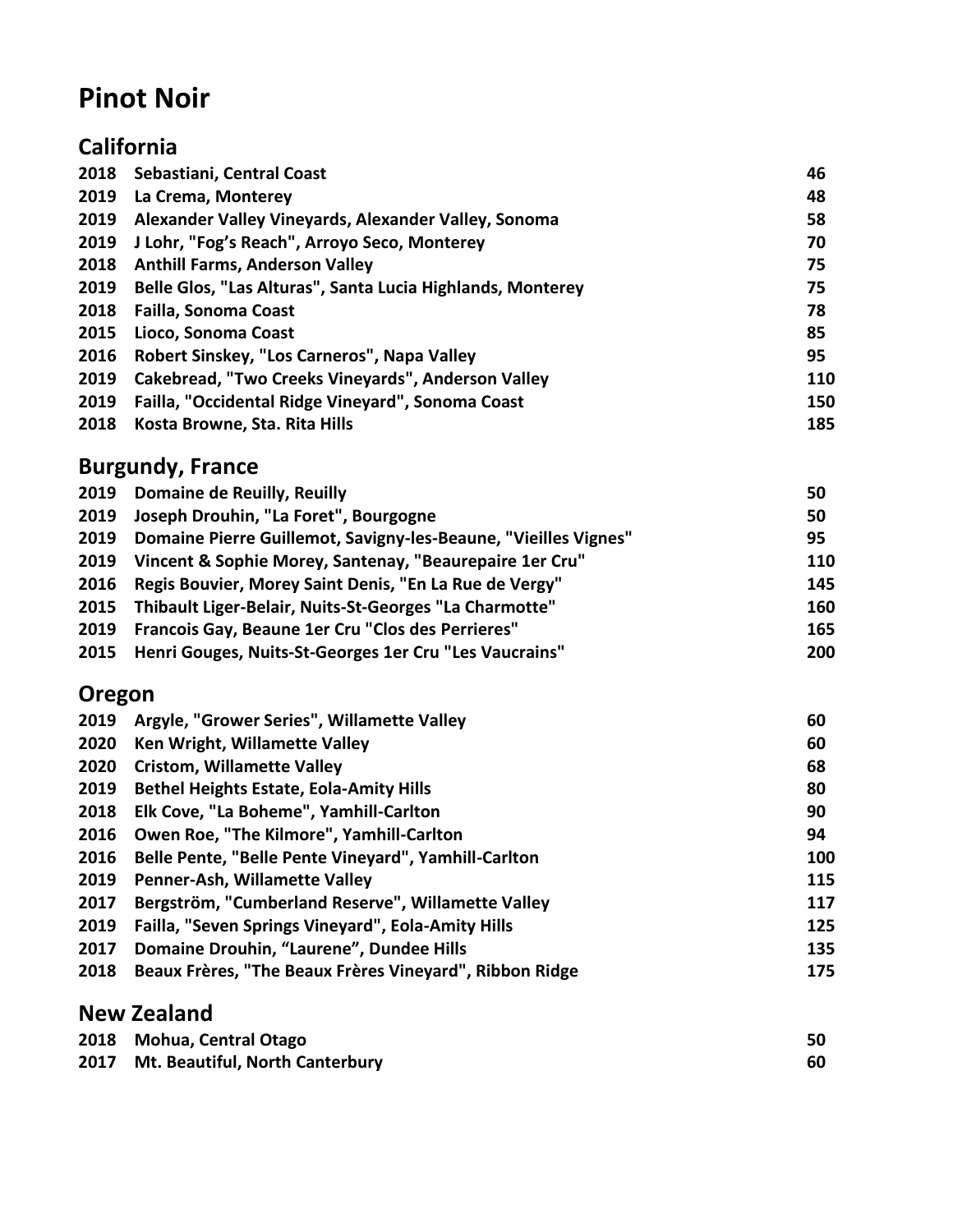# **Merlot**

| 2013 Northstar, Columbia Valley, Washington                         | 75  |
|---------------------------------------------------------------------|-----|
| 2016 Trefethen Family Vineyards, Oak Knoll, Napa Valley, California | 90  |
| 2018 Emmolo, Rutherford, California                                 | 95  |
| 2018 Cakebread, Napa Valley, California                             | 125 |
| 2017 Duckhorn, Napa Valley, California                              | 125 |
| 2018 PlumpJack, Napa Valley                                         | 155 |
|                                                                     |     |

# **Cabernet Sauvignon**

## **California Cabernet Sauvignon**

| 2017 | <b>Ferrari-Carano, Sonoma County</b>                                      | 70  |
|------|---------------------------------------------------------------------------|-----|
| 2018 | J. Lohr, "Hilltop", Paso Robles                                           | 78  |
| 2018 | Beringer, Knights Valley, Sonoma County                                   | 80  |
| 2018 | Dry Creek Vineyards, Dry Creek Valley, Sonoma County                      | 80  |
| 2019 | Mt. Veeder, Napa Valley                                                   | 95  |
| 2018 | Sequoia Grove, Napa Valley                                                | 105 |
| 2016 | Heitz, Napa Valley                                                        | 120 |
| 2018 | Trefethen, Oak Knoll District, Napa Valley                                | 120 |
| 2016 | <b>Pine Ridge, Napa Valley</b>                                            | 125 |
| 2014 | Rodney Strong, "Alexander's Crown", Alexander Valley                      | 125 |
| 2018 | Chateau Montelena, Napa Valley                                            | 135 |
| 2018 | <b>Faust, Napa Valley</b>                                                 | 140 |
| 2017 | Groth, Oakville, Napa Valley                                              | 150 |
| 2018 | Pride Mountain Vineyards, Sonoma/Napa Valley                              | 150 |
| 2016 | Jordan, Alexander Valley, Sonoma County                                   | 155 |
| 2018 | Stag's Leap Wine Cellars, "Artemis", Napa Valley                          | 160 |
| 2019 | Duckhorn, Napa Valley                                                     | 165 |
| 2017 | Lyndenhurst by Spottswoode, Napa Valley                                   | 170 |
| 2018 | <b>Cakebread, Napa Valley</b>                                             | 180 |
| 2017 | <b>Silver Oak, Alexander Valley</b>                                       | 195 |
| 2012 | B.V, "Georges De Latour", Napa Valley                                     | 245 |
| 2017 | Nickel & Nickel, "John C. Sullenger Vineyard", Oakville, Napa Valley      | 250 |
| 2014 | Robert Mondavi Winery, "Reserve To Kalon Vineyard", Oakville, Napa Valley | 250 |
| 2017 | Cade, "Estate", Howell Mountain, Napa Valley                              | 260 |
| 2018 | Far Niente, Napa Valley                                                   | 275 |
| 2018 | Stag's Leap Wine Cellars, "Fay", Napa Valley                              | 300 |
| 2017 | <b>Caymus, "Special Selection", Napa Valley</b>                           | 365 |
| 2017 | Spottswoode, "Estate", St. Helena, Napa Valley                            | 375 |
| 2016 | Peter Michael, "Au Paradis", Oakville, Napa Valley                        | 395 |
|      |                                                                           |     |

## **Other Regions Cabernet Sauvignon**

| 2018 d'Arenberg, "The High Trellis", McLaren Vale, Australia     | 50  |
|------------------------------------------------------------------|-----|
| 2018 Stark Conde, Jonkershoek Valley, Stellenbosch, South Africa | 55  |
| 2016 Owen Roe, "DuBrul Vineyard", Yakima Valley, Washington      | 125 |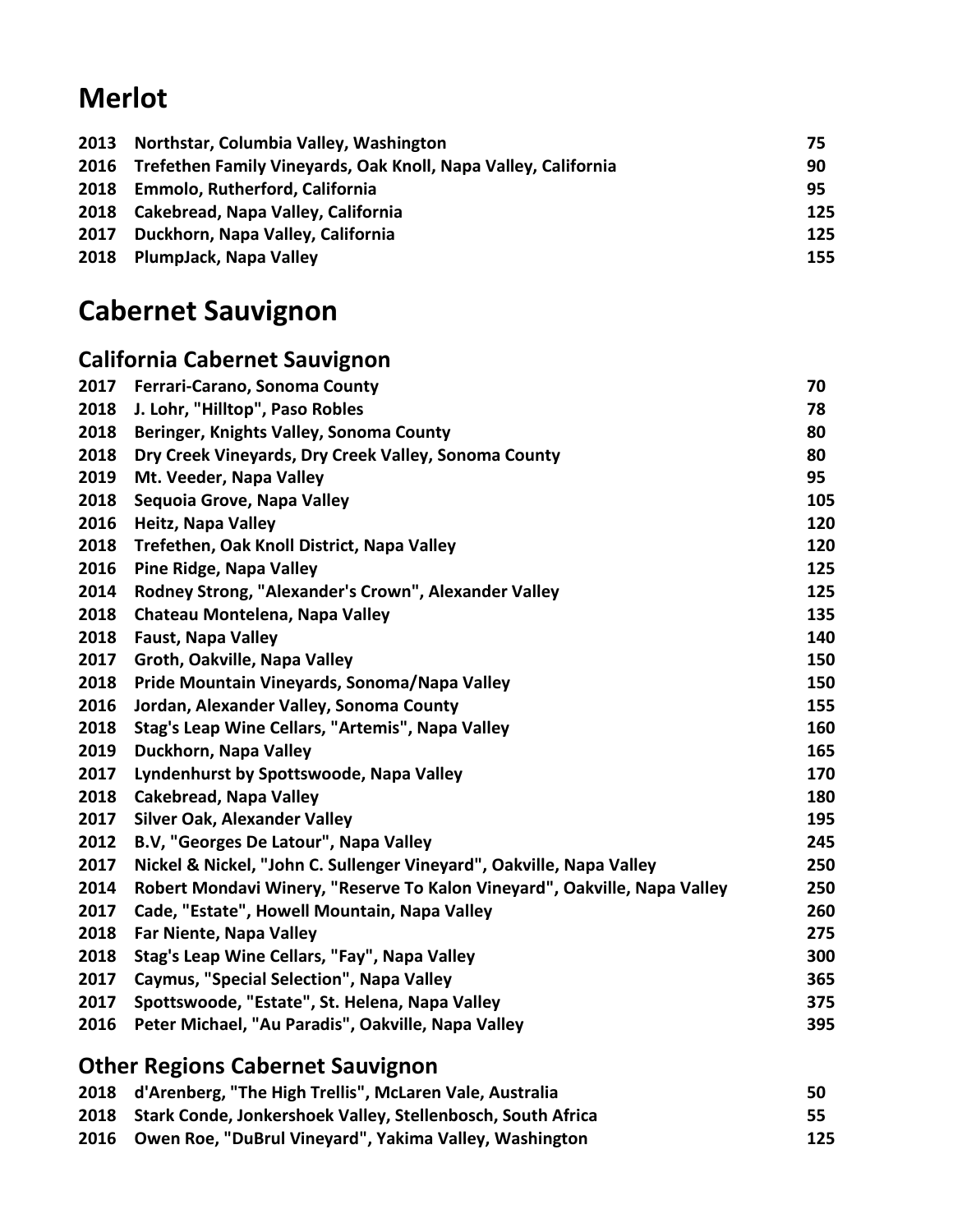## **Bordeaux & Bordeaux Blends**

| 2016 | Chateau Larose-Trintaudon, Haut-Medoc, France                     | 56  |
|------|-------------------------------------------------------------------|-----|
| 2018 | J. Lohr, "Pure Paso", Paso Robles, California                     | 60  |
| 2018 | Trefethen, "Double T", Napa Valley, California                    | 60  |
| 2018 | Neyers, "Left Bank", Napa Valley, California                      | 70  |
| 2019 | Chateau Picque Caillou, Pessac-Leognan, France                    | 85  |
| 2013 | Alexander Valley Vineyards, "Cyrus", Alexander Valley, California | 95  |
| 2015 | Chateau Lilian Ladouys, Saint-Estephe, France                     | 95  |
| 2015 | Robert Sinskey, "POV", Los Carneros, California                   | 125 |
| 2016 | B.V Reserve, "Tapestry", Napa Valley, California                  | 145 |
| 2014 | Chateau Brane-Cantenac, Margaux, France                           | 175 |
| 2018 | Justin, "Isosceles", Paso Robles, California                      | 180 |
| 2016 | Peter Michael, " L' Esprit des Pavots", Sonoma/Napa, California   | 250 |
| N.V. | <b>Overture, Napa Valley, California</b>                          | 275 |
| 2017 | Opus One, Oakville, Napa Valley, California                       | 495 |

#### **Other Red Varietals & Blends**

| Syrah, Stark-Conde, Stellenbosch, South Africa<br>2017                                   | 55  |
|------------------------------------------------------------------------------------------|-----|
| 2016 Cabernet Franc, Amirault, "Les Quarterons", St. Nicolas-de-Bourgueil, Loire, France | 65  |
| Gamay, Pierre-Marie Chermette "Poncie", Fleurie, Cru du Beaujolais, France               | 65  |
| 2019 Petite Sirah/Zinfandel/Syrah, Daou, "Pessimist", Paso Robles, California            | 65  |
| 2014 Carignane, Porter Creek, "Old Vine", Mendocino, California                          | 70  |
| 2018 Shiraz, John Duval, "Entity", Barossa Valley, Australia                             | 78  |
| 2018 Petite Sirah, Vina Robles, "Creston Valley Vineyard", Paso Robles, California       | 80  |
| Syrah, K Vintners, "Powerline Vineyard", Walla Walla, Washington                         | 96  |
| Shiraz, d'Arenberg, "The Dead Arm", McLaren Vale, South Australia                        | 105 |
|                                                                                          |     |

## **Rhone & Rhone Styles**

| 2019 Maison les Alexandrins, Crozes-Hermitage, France                             | 60  |
|-----------------------------------------------------------------------------------|-----|
| 2018 Famille Perrin, "Les Cornuds", Vinsobres, France                             | 65  |
| 2019 Famille Perrin, "Coudoulet de Beaucastel", Cotes du Rhone, France            | 72  |
| 2017 Tablas Creek, "Cotes de Tablas", Adelaida District, Paso Robles, California  | 75  |
| 2019 John Duval, "Plexus" GSM, Barossa Valley, Australia                          | 78  |
| 2019 Famille Perrin, "Les Sinards", Châteauneuf du Pape, France                   | 90  |
| 2014 Tenet, Columbia Valley, Washington                                           | 110 |
| 2018 Tablas Creek, "Esprit de Tablas", Adelaida District, Paso Robles, California | 140 |
| 2019 Château de Beaucastel, Châteauneuf-du-Pape, France                           | 195 |
|                                                                                   |     |

## **Malbec**

|      | 2019 Clos La Coutale, Cahors, France                               | 45. |
|------|--------------------------------------------------------------------|-----|
|      | 2019 El Esteco, "Don David Reserve", Calchagui Valley, Argentina   | 55. |
|      | 2018 Trivento, "Golden Reserve", Lujan de Cuyo, Mendoza, Argentina | 55. |
| 2017 | MAAL, "Biolento", Lujan de Cuyo, Mendoza, Argentina                | 60  |
|      |                                                                    |     |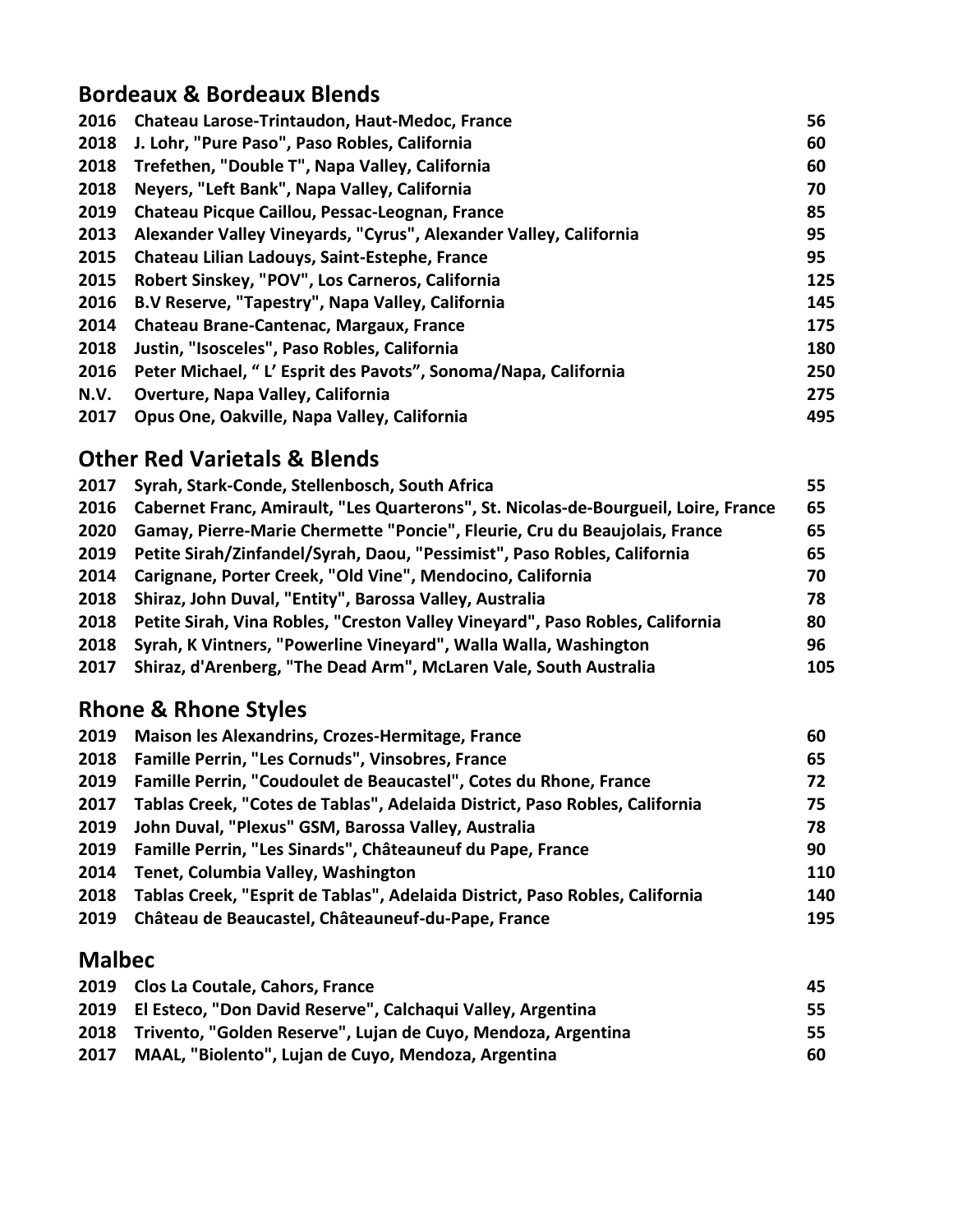#### **Zinfandel**

|      | 2017 Cline, "Ancient Vines", Contra Costa County, California             | 50  |
|------|--------------------------------------------------------------------------|-----|
| 2019 | Ridge, "Three Valleys", Sonoma County, California                        | 50  |
|      | 2019 Earthquake, Lodi, California                                        | 55  |
|      | 2019 Bedrock, "Old Vine", California                                     | 62  |
|      | 2015 Easton, Amador County, California                                   | 68  |
| 2017 | Seghesio, "Old Vine", Sonoma County, California                          | 80  |
|      | 2016 Dashe, "Todd Brothers Ranch Old Vine", Alexander Valley, California | 83  |
| 2019 | Ridge, "Pagani Ranch", Sonoma Valley, California                         | 84  |
| 2019 | Ridge "Lytton Springs", Dry Creek Valley, California                     | 96  |
| 2017 | Day, "El Diablo Vineyard", Russian River Valley, California              | 100 |

#### **Austrian Reds**

| 2016 Blaufränkisch, Hillinger, Leithaberg DAC            | 75. |
|----------------------------------------------------------|-----|
| 2014 Pinot Noir, Anton Bauer, "Reserve", Wagram          | 80  |
| 2016 Zweigelt Blend, Netzel, "Anna Christina", Carnuntum | 90  |

## **Spanish Reds**

| 2016 Tempranillo, Baron de Ley, "Reserva", Rioja      | 50. |
|-------------------------------------------------------|-----|
| 2016 Tempranillo, Finca La Capilla, Ribera del Duero  | 60  |
| 2014 Tempranillo, Baron de Ley, "Gran Reserva", Rioja | 70. |
| 2018 Tinta de Toro, Bodega Numanthia, "Termes", Toro  | 75. |
| 2015 Mencia, Palacios Villa De Corullon, Bierzo       | 90  |

#### **Italian Reds**

|  | <b>Sangiovese &amp; Sangiovese Blends</b>                                                                                                                                                                                                                                                                                                                                                                               |  |
|--|-------------------------------------------------------------------------------------------------------------------------------------------------------------------------------------------------------------------------------------------------------------------------------------------------------------------------------------------------------------------------------------------------------------------------|--|
|  | $\mathbf{A} \mathbf{A} \mathbf{A} = \mathbf{B} \mathbf{A} \mathbf{A} + \mathbf{B} \mathbf{A} \mathbf{A} + \mathbf{B} \mathbf{A} + \mathbf{B} \mathbf{A} + \mathbf{B} \mathbf{A} + \mathbf{B} \mathbf{A} + \mathbf{B} \mathbf{A} + \mathbf{B} \mathbf{A} + \mathbf{B} \mathbf{A} + \mathbf{B} \mathbf{A} + \mathbf{B} \mathbf{A} + \mathbf{B} \mathbf{A} + \mathbf{B} \mathbf{A} + \mathbf{B} \mathbf{A} + \mathbf{B} \$ |  |

| 2017 | Borgo Scopeto, Chianti Classico DOCG                                                  | 50  |
|------|---------------------------------------------------------------------------------------|-----|
| 2017 | Ruffino, "Modus", Toscana IGT                                                         | 55  |
|      | 2016 Castello di Albola, Chianti Classico Riserva DOCG                                | 60  |
|      | 2017 Lamole Di Lamole, Chianti Classico DOCG                                          | 60  |
|      | 2017 Castello Monsanto, Chianti Classico Riserva DOCG                                 | 60  |
|      | 2019 Le Volte dell' Ornellaia, Toscana IGT                                            | 78  |
|      | 2017 Il Coventino, Vino Nobile di Montepulciano DOCG                                  | 80  |
|      | 2016 Lamole di Lamole, "Vigneto di Campolungo", Gran Selezione, Chianti Classico DOCG | 85  |
|      | 2016 Ciacci Piccolomini d'Aragona, Brunello di Montalcino DOCG                        | 125 |

#### *Other Italian Varietals*

|      | 2016 Cabernet Sauvignon Blend, Tenuta San Guido, "Sassicaia", Bolgheri DOC | 500 |
|------|----------------------------------------------------------------------------|-----|
|      | 2017 Corvina/Rondinella, Zenato "Ripassa" Superiore, Valpolicella DOC      | 60  |
| 2019 | Dolcetto, Massolino, Dolcetto d'Alba DOC                                   | 50  |
| 2017 | Nebbiolo, Reva, Nebbiolo D'Alba DOC                                        | 70  |
| 2013 | Nebbiolo, Arnaldorivera, "Undicicomuni", Barolo DOCG                       | 80  |
| 2014 | Nebbiolo/Barbera, La Spinetta, "Pin", Monferrato DOC                       | 95  |
| 2015 | Nebbiolo, Giovanni Rosso, Barolo Serralunga d'Alba DOCG                    | 110 |
| 2015 | Nebbiolo, Massolino, "Parussi", Barolo Serralunga d'Alba DOCG              | 150 |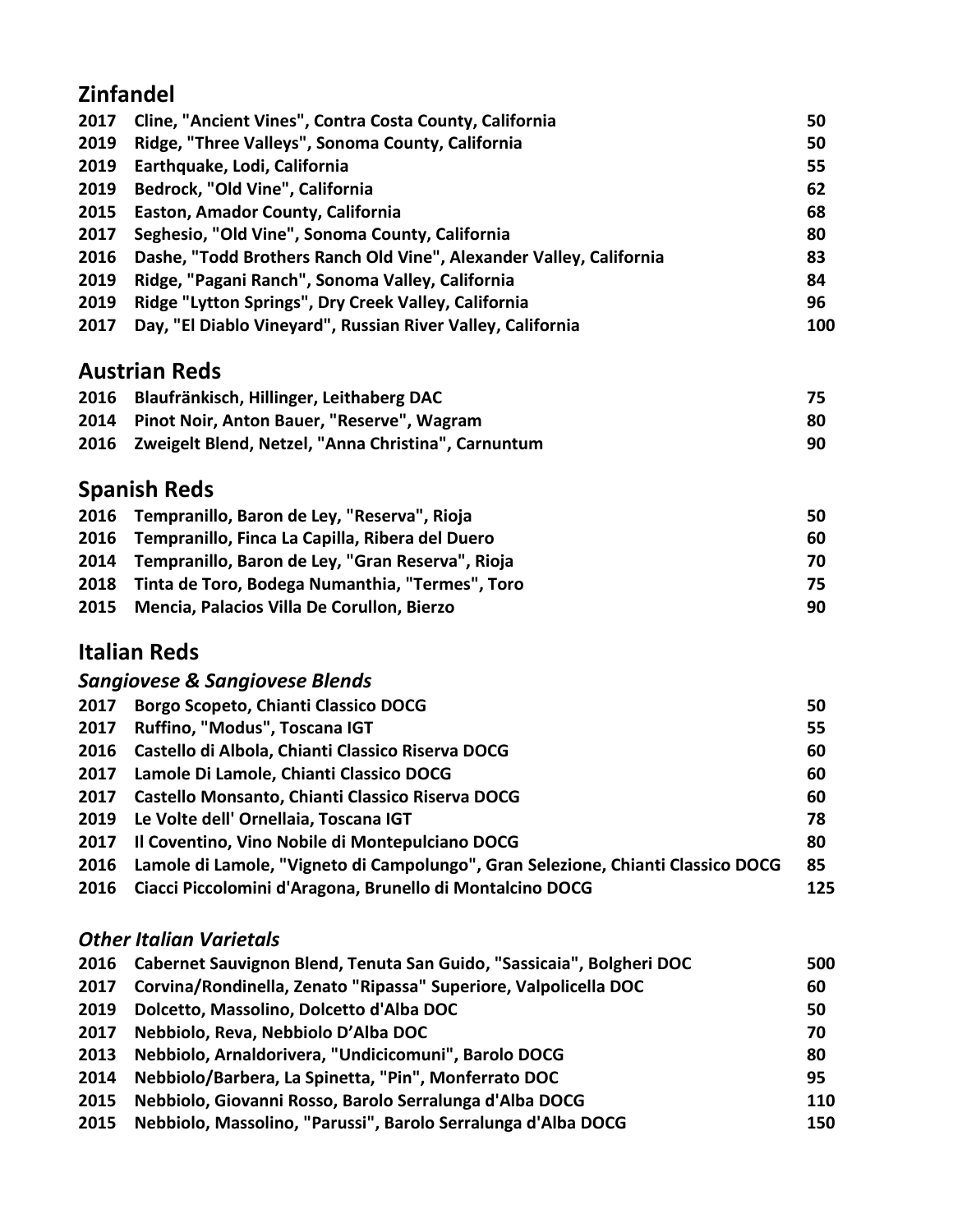# **Large Format**

| 2016 1.5L Castello Banfi, Brunello di Montalcino                                         | 325 |
|------------------------------------------------------------------------------------------|-----|
| 2014 1.5L Stag's Leap Wine Cellars Cabernet Sauvignon, "S.L.V.", Napa Valley, California | 510 |
| 2016 1.5L Ornellaia, Bolgheri DOC, Italy                                                 | 995 |

# **Half Bottles**

| <b>Sparkling</b> |                                                                        |    |
|------------------|------------------------------------------------------------------------|----|
| N.V.             | Santa Margherita Prosecco, Valdobbiadene DOCG, Italy                   | 30 |
| <b>Whites</b>    |                                                                        |    |
| 2020             | Santa Margherita Pinot Grigio, Valdadige DOC, Italy                    | 34 |
| 2020             | <b>Louis Jadot Pouilly Fuisse, France</b>                              | 36 |
| 2020             | <b>Pascal Jolivet Sancerre, France</b>                                 | 40 |
| 2018             | Cakebread Chardonnay, Napa Valley, California                          | 55 |
| <b>Reds</b>      |                                                                        |    |
| 2017             | Borgo Scopeto, Chianti Classico DOCG, Tuscany, Italy                   | 28 |
| 2017             | Hess Collection, "Allomi", Cabernet Sauvignon, Napa Valley, California | 40 |
| 2016             | Bethel Heights Pinot Noir, "Estate", Eola-Amity Hills, Oregon          | 50 |
| 2019             | Duckhorn Merlot, Napa Valley, California                               | 60 |
| 2018             | Chateau de Beaucastel, Châteauneuf-du-Pape, France                     | 85 |

### **Sweet**

| 2014 Prieure d'Arche, Sauternes, France |  |
|-----------------------------------------|--|
|                                         |  |